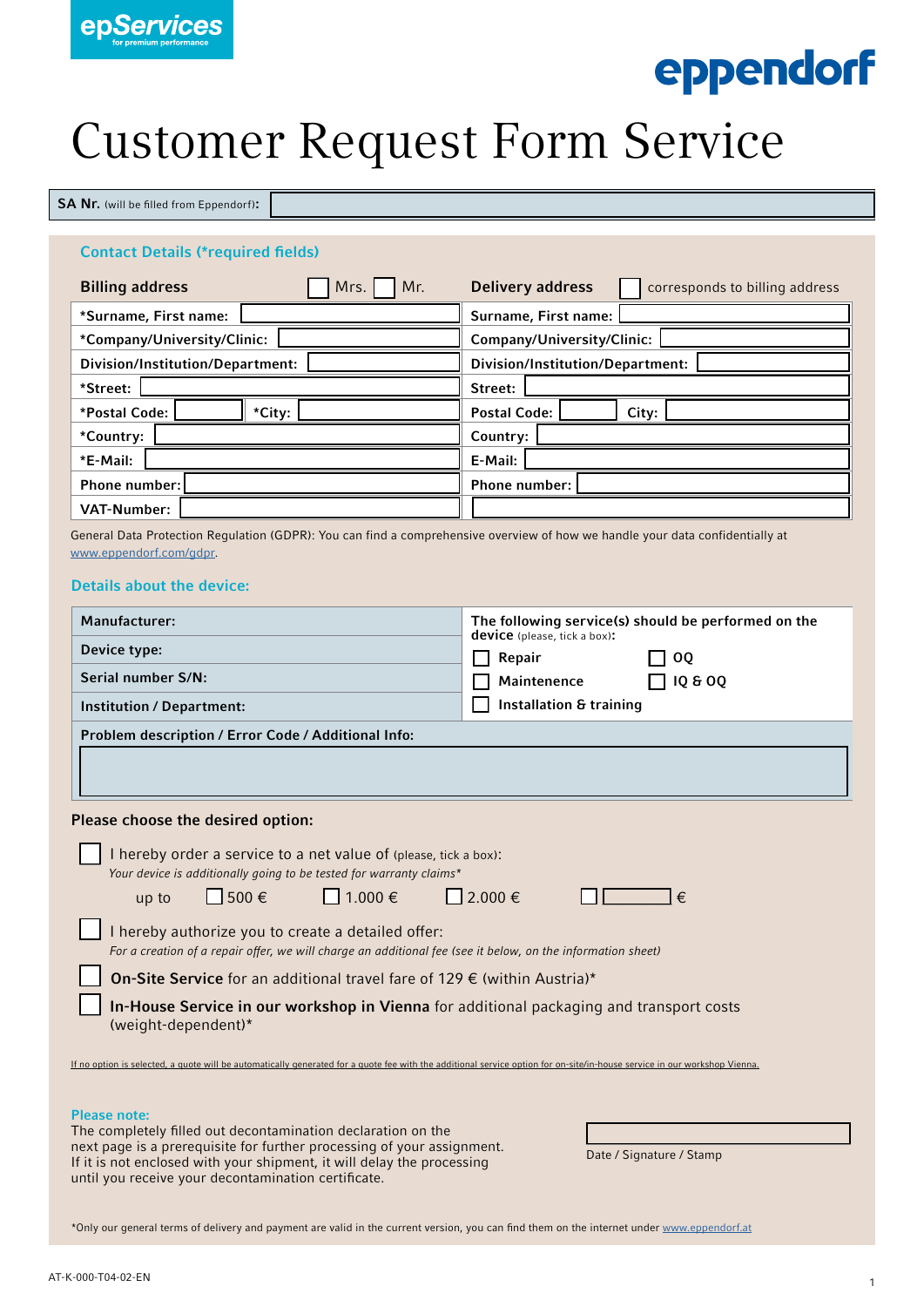

### eppendorf

## Decontamination Declaration for Devices

SA Nr. (will be filled from Eppendorf):

| Has the above specified device come into contact with the following substances? |                   |
|---------------------------------------------------------------------------------|-------------------|
| Harmful aqueous stabilizers, buffers, acids, alkaline substances:               | <b>No</b><br>Yes: |
| Potentially infectious reagents:                                                | <b>No</b><br>Yes  |
| Organic reagents and dissolvent:                                                | <b>No</b><br>Yes: |
| Radioactive substances<br>Radiation:<br><sup>R</sup><br>Iα                      | Yes<br>No         |
| Harmful proteins:                                                               | Yes<br>No         |
| DNA:                                                                            | <b>Yes</b><br>No  |
| Have these substances entered the device?                                       | Yes               |
| In case yes, which?                                                             |                   |
|                                                                                 |                   |

### Description of measures to decontaminate the listed parts:

#### I hereby confirm that:

the device(s) or product(s) mentioned above has/have not been in contact with hazardous substances.

the device(s) or product(s) mentioned above has/have been in contact with hazardous substances.

the abovementioned device(s) have not been in contact with the SARS-CoV-2 corona virus.

the abovementioned device(s) have been in contact with the SARS-CoV-2 corona virus\*.

\*Excerpt from "Recommendations of the RKI on hygiene measures in the context of the treatment and care of patients with an infection by SARS-CoV-2 (as of 1.4.2020)": Thermal disinfection methods should be preferred whenever possible. If this is not possible, disinfectant infection products with proven, at least limited virucidal activity are used.

### Description of the measures for the decontamination of the listed objects:

 We hereby declare that the objects to be serviced have been carefully cleaned and decontaminated prior to shipment. All objects (instruments and all other objects sent to service) are free of harmful chemicals, infectious or radioactive substances, as well as healththreatening proteins, DNA or bacteriological contamination. All listed devices are safe to handle and ship.

Company / Department Signature of authorized person